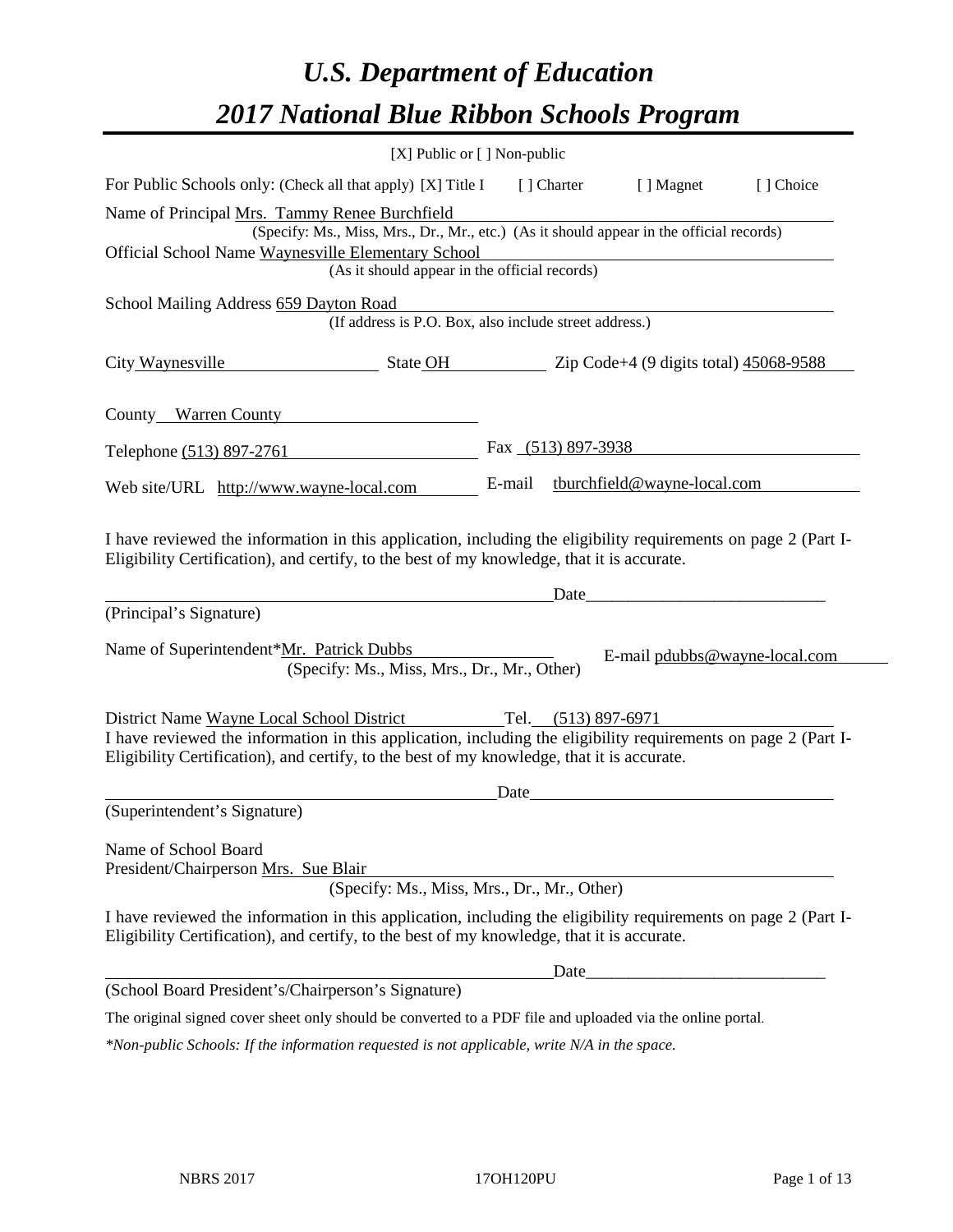The signatures on the first page of this application (cover page) certify that each of the statements below, concerning the school's eligibility and compliance with U.S. Department of Education and National Blue Ribbon Schools requirements, are true and correct.

- 1. The school configuration includes one or more of grades K-12. (Schools on the same campus with one principal, even a K-12 school, must apply as an entire school.)
- 2. All nominated public schools must meet the state's performance targets in reading (or English language arts) and mathematics and other academic indicators (i.e., attendance rate and graduation rate), for the all students group and all subgroups, including having participation rates of at least 95 percent using the most recent accountability results available for nomination.
- 3. To meet final eligibility, all nominated public schools must be certified by states prior to September 2017 in order to meet all eligibility requirements. Any status appeals must be resolved at least two weeks before the awards ceremony for the school to receive the award.
- 4. If the school includes grades 7 or higher, the school must have foreign language as a part of its curriculum.
- 5. The school has been in existence for five full years, that is, from at least September 2011 and each tested grade must have been part of the school for the past three years.
- 6. The nominated school has not received the National Blue Ribbon Schools award in the past five years: 2012, 2013, 2014, 2015, or 2016.
- 7. The nominated school has no history of testing irregularities, nor have charges of irregularities been brought against the school at the time of nomination. The U.S. Department of Education reserves the right to disqualify a school's application and/or rescind a school's award if irregularities are later discovered and proven by the state.
- 8. The nominated school has not been identified by the state as "persistently dangerous" within the last two years.
- 9. The nominated school or district is not refusing Office of Civil Rights (OCR) access to information necessary to investigate a civil rights complaint or to conduct a district-wide compliance review.
- 10. The OCR has not issued a violation letter of findings to the school district concluding that the nominated school or the district as a whole has violated one or more of the civil rights statutes. A violation letter of findings will not be considered outstanding if OCR has accepted a corrective action plan from the district to remedy the violation.
- 11. The U.S. Department of Justice does not have a pending suit alleging that the nominated school or the school district as a whole has violated one or more of the civil rights statutes or the Constitution's equal protection clause.
- 12. There are no findings of violations of the Individuals with Disabilities Education Act in a U.S. Department of Education monitoring report that apply to the school or school district in question; or if there are such findings, the state or district has corrected, or agreed to correct, the findings.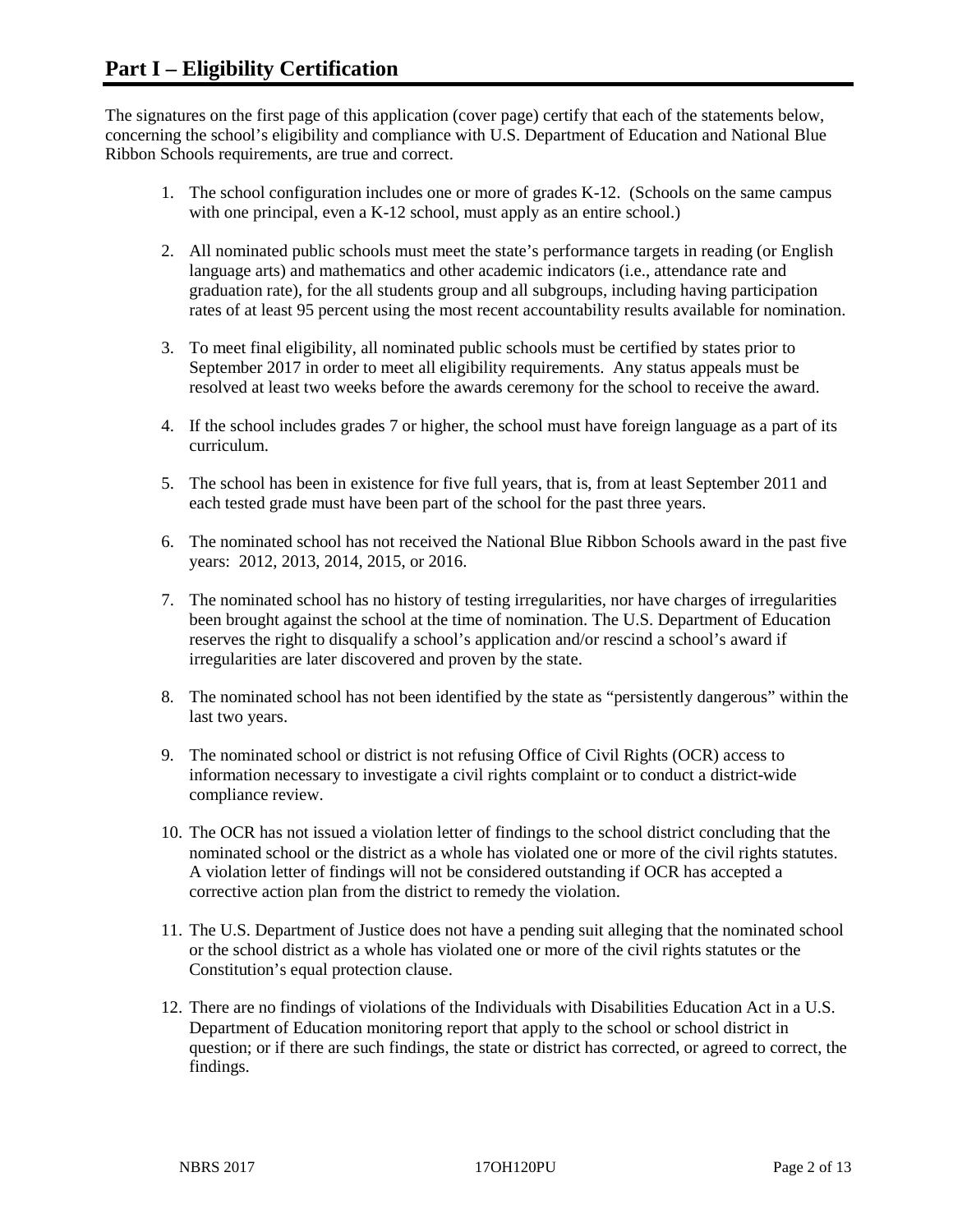# **Data should be provided for the most recent school year (2016-2017) unless otherwise stated.**

# **DISTRICT**

1. Number of schools in the district  $1$  Elementary schools (includes K-8) (per district designation): 1 Middle/Junior high schools 1 High schools 0 K-12 schools

3 TOTAL

**SCHOOL** (To be completed by all schools)

- 2. Category that best describes the area where the school is located:
	- [] Urban or large central city [ ] Suburban with characteristics typical of an urban area [ ] Suburban [X] Small city or town in a rural area [ ] Rural
- 3. Number of students as of October 1, 2016 enrolled at each grade level or its equivalent in applying school:

| Grade                           | # of         | # of Females | <b>Grade Total</b> |
|---------------------------------|--------------|--------------|--------------------|
|                                 | <b>Males</b> |              |                    |
| <b>PreK</b>                     | 0            | 0            | 0                  |
| $\mathbf K$                     | 68           | 55           | 123                |
| 1                               | 51           | 50           | 101                |
| $\overline{2}$                  | 54           | 39           | 93                 |
| 3                               | 45           | 60           | 105                |
| 4                               | 69           | 52           | 121                |
| 5                               | 45           | 60           | 105                |
| 6                               | 0            | 0            | $\mathbf{\Omega}$  |
| 7                               | 0            | 0            | 0                  |
| 8                               | 0            | 0            | 0                  |
| 9                               | 0            | 0            | 0                  |
| 10                              | 0            | 0            | 0                  |
| 11                              | 0            | 0            | $\mathbf{\Omega}$  |
| 12 or higher                    | 0            | 0            | 0                  |
| <b>Total</b><br><b>Students</b> | 332          | 316          | 648                |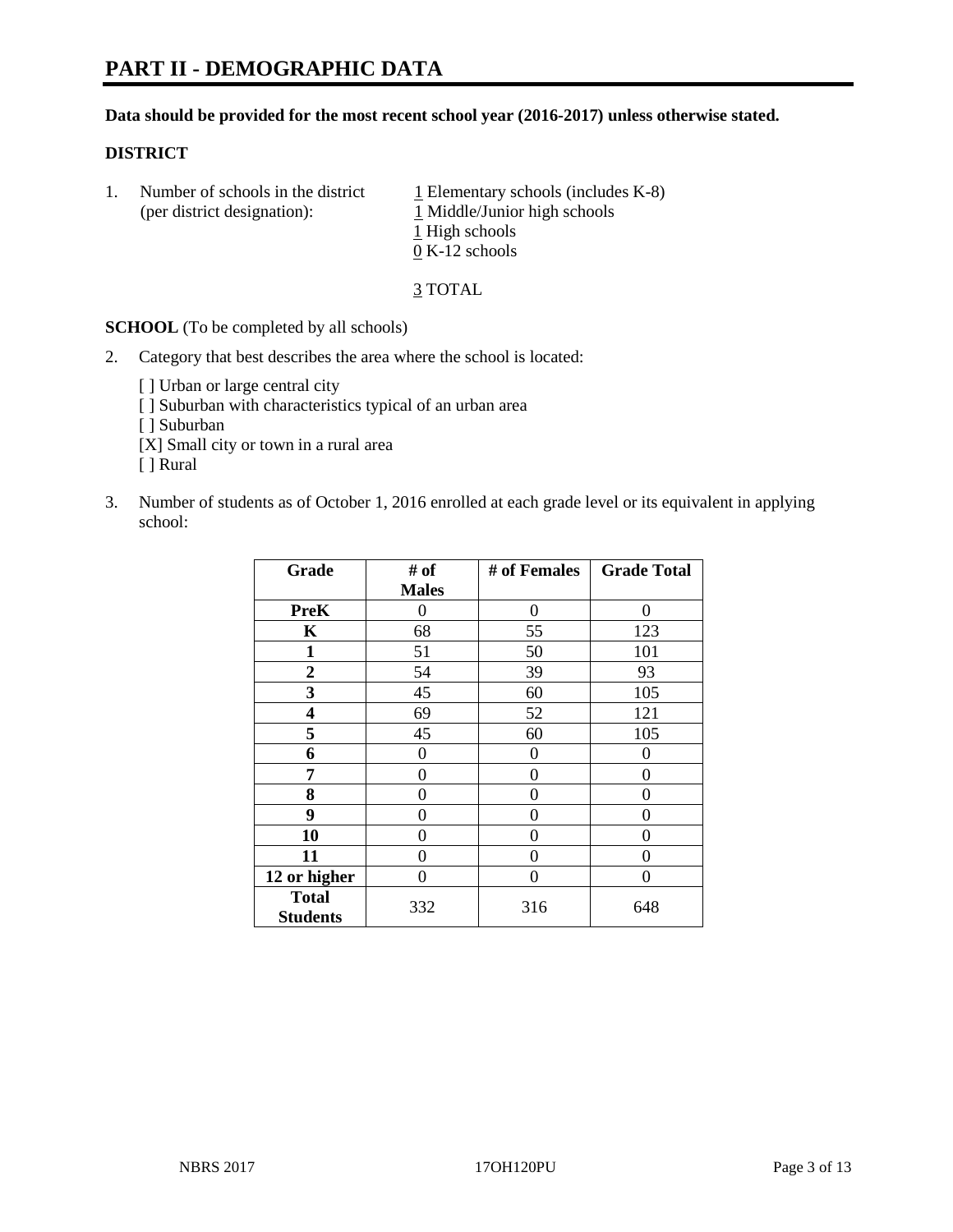4. Racial/ethnic composition of  $\qquad \qquad \underline{0}$  % American Indian or Alaska Native the school: 1 % Asian

 % Black or African American % Hispanic or Latino % Native Hawaiian or Other Pacific Islander 95 % White % Two or more races **100 % Total**

(Only these seven standard categories should be used to report the racial/ethnic composition of your school. The Final Guidance on Maintaining, Collecting, and Reporting Racial and Ethnic Data to the U.S. Department of Education published in the October 19, 2007 *Federal Register* provides definitions for each of the seven categories.)

5. Student turnover, or mobility rate, during the 2015 – 2016 school year: 3%

This rate should be calculated using the grid below. The answer to (6) is the mobility rate.

| <b>Steps For Determining Mobility Rate</b>    | Answer                      |  |
|-----------------------------------------------|-----------------------------|--|
| (1) Number of students who transferred to     |                             |  |
| the school after October 1, 2015 until the    | 19                          |  |
| end of the 2015-2016 school year              |                             |  |
| (2) Number of students who transferred        |                             |  |
| from the school after October 1, 2015 until   | $\mathcal{D}_{\mathcal{L}}$ |  |
| the end of the 2015-2016 school year          |                             |  |
| (3) Total of all transferred students [sum of | 21                          |  |
| rows $(1)$ and $(2)$ ]                        |                             |  |
| (4) Total number of students in the school as | 644                         |  |
| of October 1, 2015                            |                             |  |
| $(5)$ Total transferred students in row $(3)$ | 0.033                       |  |
| divided by total students in row (4)          |                             |  |
| $(6)$ Amount in row $(5)$ multiplied by 100   | 3                           |  |

6. English Language Learners (ELL) in the school:  $1\%$ 

3 Total number ELL

Specify each non-English language represented in the school (separate languages by commas): **Spanish** 

- 7. Students eligible for free/reduced-priced meals: 18 % Total number students who qualify: 119
- 8. Students receiving special education services: 9 %

58 Total number of students served

Indicate below the number of students with disabilities according to conditions designated in the Individuals with Disabilities Education Act. Do not add additional conditions. It is possible that students may be classified in more than one condition.

| 2 Autism                           | 0 Orthopedic Impairment                 |
|------------------------------------|-----------------------------------------|
| 0 Deafness                         | 8 Other Health Impaired                 |
| 0 Deaf-Blindness                   | 29 Specific Learning Disability         |
| 3 Emotional Disturbance            | 11 Speech or Language Impairment        |
| $\underline{0}$ Hearing Impairment | 0 Traumatic Brain Injury                |
| 2 Mental Retardation               | 0 Visual Impairment Including Blindness |
| 3 Multiple Disabilities            | <b>0</b> Developmentally Delayed        |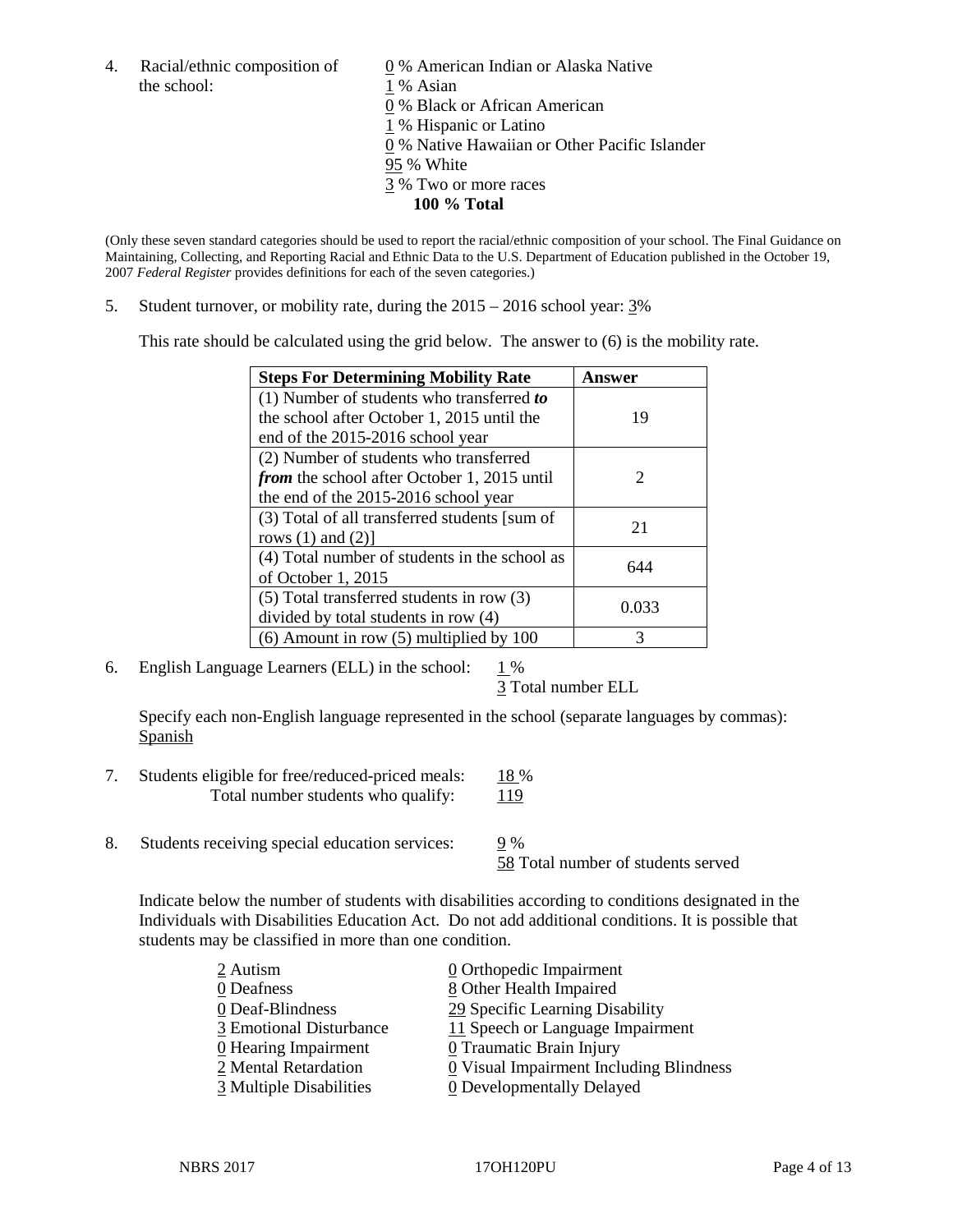- 9. Number of years the principal has been in her/his position at this school: 2
- 10. Use Full-Time Equivalents (FTEs), rounded to nearest whole numeral, to indicate the number of school staff in each of the categories below:

|                                        | <b>Number of Staff</b> |
|----------------------------------------|------------------------|
| Administrators                         |                        |
| Classroom teachers including those     |                        |
| teaching high school specialty         | 26                     |
| subjects                               |                        |
| Resource teachers/specialists/coaches  |                        |
| e.g., reading, math, science, special  | 10                     |
| education, enrichment, technology,     |                        |
| art, music, physical education, etc.   |                        |
| Paraprofessionals under the            |                        |
| supervision of a licensed professional | 8                      |
| supporting single, group, or classroom |                        |
| students.                              |                        |
| Student support personnel              |                        |
| e.g., guidance counselors, behavior    |                        |
| interventionists, mental/physical      |                        |
| health service providers,              | 3                      |
| psychologists, family engagement       |                        |
| liaisons, career/college attainment    |                        |
| coaches, etc.                          |                        |

- 11. Average student-classroom teacher ratio, that is, the number of students in the school divided by the FTE of classroom teachers, e.g., 22:1 25:1
- 12. Show daily student attendance rates. Only high schools need to supply yearly graduation rates.

| <b>Required Information</b> | 2015-2016 | 2014-2015 | 2013-2014 | 2012-2013 |     |
|-----------------------------|-----------|-----------|-----------|-----------|-----|
| Daily student attendance    | 96%       | 96%       | 96%       | 96%       | 96% |
| High school graduation rate | 0%        | 0%        | 0%        | 9%        | 0%  |

# 13. **For high schools only, that is, schools ending in grade 12 or higher.**

Show percentages to indicate the post-secondary status of students who graduated in Spring 2016.

| <b>Post-Secondary Status</b>                  |    |
|-----------------------------------------------|----|
| Graduating class size                         |    |
| Enrolled in a 4-year college or university    | 0% |
| Enrolled in a community college               | 0% |
| Enrolled in career/technical training program | 0% |
| Found employment                              | 0% |
| Joined the military or other public service   | 0% |
| )ther                                         |    |

14. Indicate whether your school has previously received a National Blue Ribbon Schools award. Yes No X

If yes, select the year in which your school received the award.

15. In a couple of sentences, provide the school's mission or vision statement.

Our mission is to, in partnership with the community, develop the intellectual foundation and skills for our students to become informed, responsible, productive, and adaptive citizens.

16. **For public schools only**, if the school is a magnet, charter, or choice school, explain how students are chosen to attend.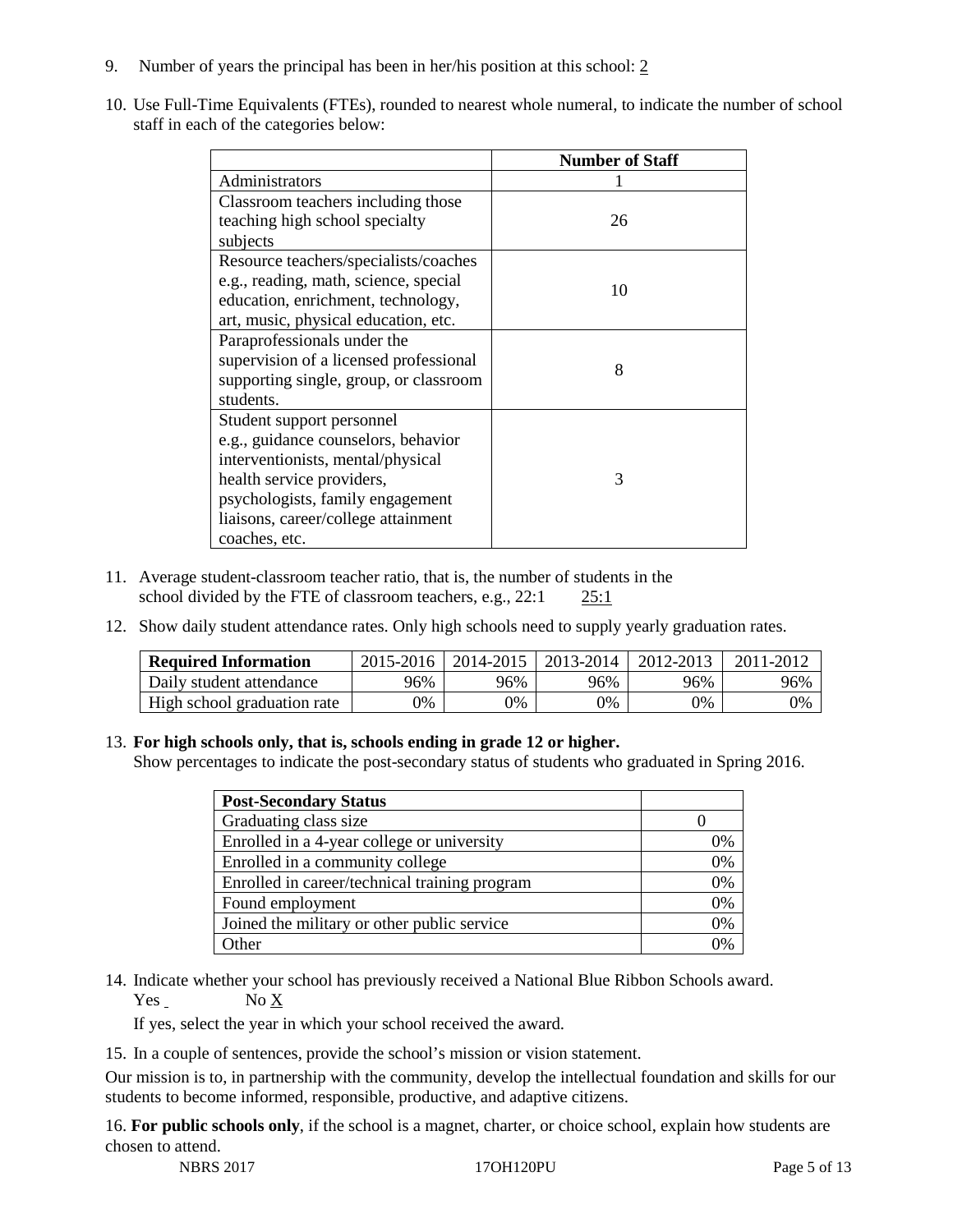# **PART III – SUMMARY**

Older than the State of Ohio, the village of Waynesville offers a fascinating combination of history and culture as it developed in southwestern Ohio. This town, named Antiques Capital of the Midwest and Home of the Ohio Sauerkraut Festival, is a microcosm of our American heritage. The Waynesville community embraces three things: antiques, sauerkraut, and its schools. Those three things are intertwined as antique shops sponsor school programs, school organizations have food booths at the Ohio Sauerkraut Festival, and festival dollars sustain those organizations and provide scholarships for the graduates. Wayne Local Schools along with the Waynesville community is rich in traditions and heritage whether it be the 48th annual Ohio Sauerkraut Festival, the 134th Annual WHS Alumni Banquet, or the canned food drive for the local American Legion for Christmas baskets for the needy. When something is going on in the community, everyone gets involved. In particular, the Waynesville Elementary School has remained a centerpiece of the community for more than 150 years. Its high quality education is a major selling point that draws new families here in a melting pot of educational and economic backgrounds.

Located in Warren County, this small town farm and bedroom community offers high quality education to its residents. The school's heritage remains a local priority, and expansion plans for the district include the preservation of the original 1915 building. The elementary joined the campus on top of the hill in 1953, which allows all ages to interact. One of the highlights each year is the Walk of Fame. A few days before graduation, as the elementary students line the hallways, the seniors walk through wearing their caps and gowns. Years later, those same students return for the annual alumni banquet, the longest continuously held in Ohio, to reminisce about how their years in Waynesville helped mold them.

This school district has earned and maintains a ranking in the top ten percent of Ohio's school for its graduation rate, which must begin in the elementary grades. Waynesville residents expect an inviting school environment that produces academically high performing graduates. Waynesville Elementary School, educating 645 students from grades K-5, has always encouraged children to love learning. Fifty years ago, it was a treat to walk to the local public library. Now there is a branch of the Mary L. Cook Library in the school building. The Waynesville Elementary Media Center accommodates grades K-5 on a daily basis. Current enrollment allows classes to visit up to two times per week. Scheduled media center time includes checking out books, silent readings, special lessons and computer time on a regular basis. Students have access to approximately 9,000 books from a variety of genres, some required readings and some for pleasure that allow them to develop their reading skills. This school ensures that students are supported each day, with breakfasts for those who need them and tutoring programs after school. All students are provided the highest possible quality education in a safe, nurturing, and caring environment, where 38 staff members demonstrate a deep and abiding respect for everyone. The school displays a passion for excellence around the district's adopted eight core values.

At Wayne Local Schools our motto is: We're small enough to really know our students, and that gives them big opportunities. One of the most influential practices in our school is the relationships we build with our students. Our teachers are committed to establishing an atmosphere of genuine care where students feel safe to take risks, to give and receive feedback, and to not only experience productive struggle, but to feel empowered by it. Not only do we pride ourselves on knowledge of our students, but on knowing our students well enough to be intentional with their learning. Once instruction begins, both teachers and students need to know how they are doing in relation to learning intentions. Formative Instructional Practices (FIP) are used to monitor student success toward instructional goals. The students, teachers, parents and members of the community are active and instrumental in the support of the educational process of providing a very diversified and meaningful curriculum that allows for the growth of each individual child. Our highly trained, caring and knowledgeable staff in each classroom provides the leadership to help all students function in the community with problem solving skills. Over the years, the school has been able to attract and retain highly qualified teachers, while remaining small enough for them to recognize that learning takes many forms. The teachers believe and reinforce daily the school motto with their strong relationships and individualized instructional processes and curriculum. Bottom line, Waynesville Elementary School teaches the value of community by modeling a caring community of learners.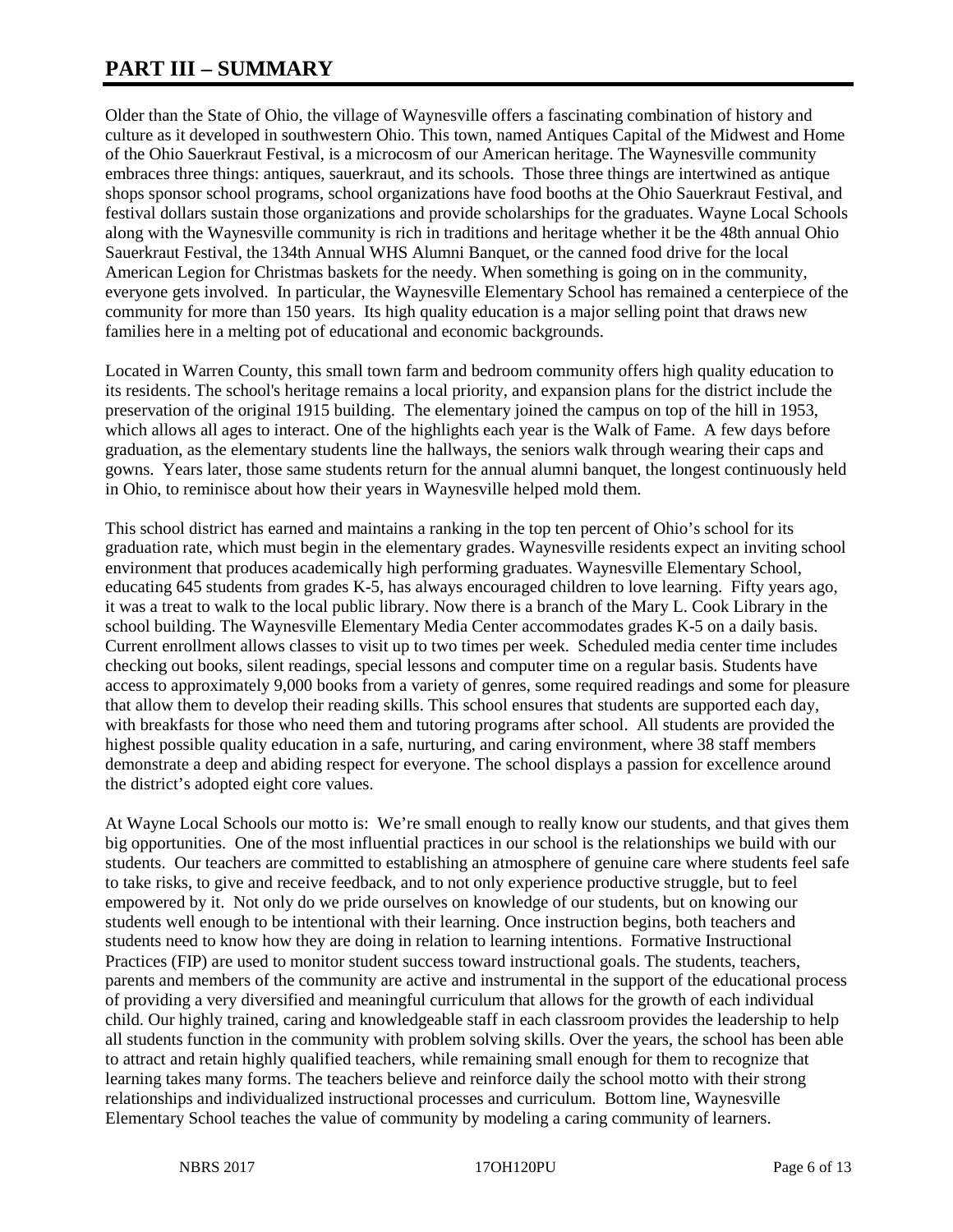# **1. Core Curriculum:**

# Reading/English Language Arts

In our primary classrooms, Common Core ELA Standards lay the foundation for success. Without this skill set, students have difficulty understanding rigorous text and vocabulary in the K-12 ELA State Standards. Dynamic Indicators of Basic Early Literacy Skills (DIBELS) in Grades K-1 determines student performance with early reading skills. This assessment, given three times annually, identifies students who need extra literacy help. Additionally, the Developmental Reading Assessment (DRA) documents students' development as readers over time. This assessment identifies students' independent reading level based on accuracy, fluency, and comprehension. The DRA guides teacher instruction and monitors student progress. Students not meeting benchmark goals receive support through Rainbow Reading where they acquire foundational skills through meaningful strategies. The Rainbow Reading Classrooms use the Leveled Literacy Intervention (LLI) system in Grades K-3 as an effective short-term measure to advance the ability levels of struggling readers. Lessons designed to move quickly engage students in experiences. In Rainbow Reading, teachers survey student feedback about likes and dislikes. Then teachers choose books that engage and connect with students.

# **Mathematics**

To assist our students to become lifelong problem solvers, our math department focuses on thinking and problem solving strategies, coupled with student engagement in a rigorous academic curriculum. We have implemented Math in Focus school wide, a comprehensive Singapore Math series. This program, supporting the Ohio's Common Core State Standards, balances conceptual understanding, visual learning, and application through real-world problem solving. When planning effective instruction, our math team clearly understands student proficiency as it unwraps standards and focuses upon learning outcomes. The team identifies foundational skills needed for student mastery. We develop rigorous lessons with a pace that ensures student success. Our flexible lessons adapt to student needs including specific interventions by both teacher and intervention specialist at each grade level. Varied instructional methods support student understanding including visuals, manipulatives, differentiation, leveled activities, learning stations, and online resources such as Google classroom, Edulastic, BoardWorks, First in Math, Math IXL. Through targeted professional development, our curriculum and instruction are enhanced by collaboration and vertical alignment; all of which facilitates student learning with real-life connections.

# Science

Our school has adopted Science Fusion, published by Houghton Mifflin and Harcourt as our fourth and fifth grade science curriculum. This curriculum, aligned to the Ohio Science Content Standards, provides clear, understandable foundational skills. The accompanying textbook allows students to read the content and highlight critically important information. Students may interact with the text by notetaking in the book and answering outlined questions. An online version includes audio presentations for the students along with labs, quizzes and tests. Furthermore, the online book accommodates leveled readers for differentiation. All fourth and fifth grade students participate in our annual Science Fair to display the skills learned about the scientific method. Students identify and present a project that is judged based on their understanding of the methodology. The annual Science Fair, an important community event, is enthusiastically supported by our volunteers, business owners, and community members who volunteer as judges.

# Social Studies/History/Civic Learning and Engagement

Children of Waynesville take great pride in their community and school. Our students are taught in our Social Studies curriculum about being a good citizen. Students are immersed in Citizenship and Civic Participation as outlined in Ohio's Learning Standards. This includes how communities are governed and how local government have social and political responsibilities. Fortunately, our local government plays an active role in our students' civic education. Every year third graders visit the Friends' Museum, and other prominent buildings during their town walk. Our City Council, retired teachers, and other citizens serve as guides for this learning activity. Our Mayor visits our classrooms to discuss local government's responsibilities and the function of City Council in making and enforcing laws. The fifth grade DARE (Drug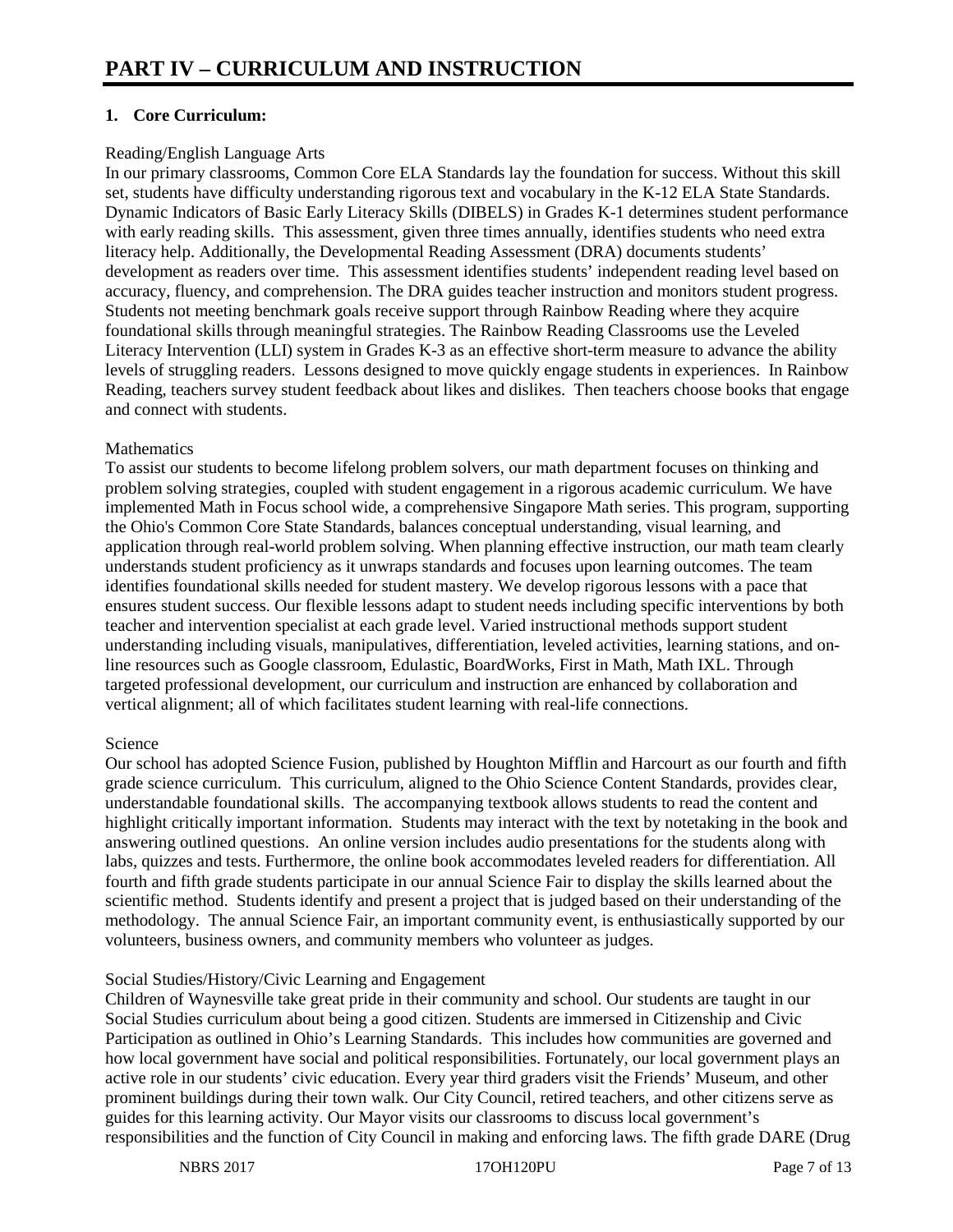Abuse Resistance Education) program is taught by a county deputy who also discusses bullying with our third grade students. Our students, as hosts, are directly involved in our annual Veterans' Day program. They also are the driving force behind our American Legion's local canned food drive. Having the opportunity to learn about Waynesville and to connect to their local leaders helps students to become educated citizens for their Waynesville community.

# **2. Other Curriculum Areas:**

# Arts/Music

All day Kindergarten classes and students in grades 1 to 5 take visual art at Waynesville Elementary School. Students experience art class weekly and periodically have extended lab opportunities. Students explore a wide range of art materials from drawing, painting, collage to sculpture and clay. The curriculum, aligned with the State of Ohio Visual Arts Standards, challenges students to develop an enduring understanding of the visual arts that include personal choice and vision, critical and creative thinking, authentic application and collaboration and art literacy. In this program, steeped in art history, students explore a range of concepts and develop meaning about the art works. Students connect making art with individual choice and understanding personal cultural identity. Using a range of media including new technologies, students produce artworks that express their experiences and imagination. Students learn to express opinions about artworks and apply critical and creative thinking skills to assess their own artworks. Each grade level at Waynesville Elementary also takes music weekly. During music instruction, students learn the building blocks to help them understand and appreciate music. Students get to apply the skills they have acquired in music class during grade level performances each year in grades two through five.

# Physical Education/Health/Nutrition

Each grade level at Waynesville Elementary takes physical education weekly. The curriculum is based upon and meets each grade level standard for the State of Ohio. Typically, each class participates in an activity or game that emphasizes being active, following safety rules, and participating in a team. Drug Abuse Resistance Education (DARE) and its county deputy instructor run this program for fifth graders. Another community program includes the PTO (Parent Teacher Organization) Fun Run, which stresses fitness and health. Field Day for the physical education program is a highlight for active student engagement each year. A character education program highlights and discusses one character trait per month schoolwide as well.

# Technology

Waynesville Elementary Media Center accommodates grades K-5 daily and classes visit twice weekly. Scheduled media center time includes checking out books, silent readings, special lessons and computer time on a regular basis. Students have access to approximately 9,000 books from a variety of genres. With both required readings and reading for pleasure, students have the opportunity to develop their reading skills. Students in kindergarten and first grade learn basic technology skills such as basic computer operations and functions. In the second, third and fourth grades, students are exposed to and introduced to Microsoft Word. They type passages from prompts and for reports to demonstrate critical thinking, writing and test preparation skill sets. The fifth graders explore Microsoft Office for basic skills in Word, Excel, Powerpoint and Publisher. Verbal class presentations of projects in Powerpoint and Publisher reinforce critical thinking and public speaking skills. Online safety is one of the special lessons taught through class discussion, real life situations and role-playing activities.

# **3. Instructional Methods, Interventions, and Assessments:**

Time at the beginning of the year is well spent building community, laying the foundation for mutual respect, creating a desire for learning, and building an appreciation for rigor. With this learning community atmosphere in place, the compelling focus of Waynesville Elementary School is centered upon student teacher relationships as structured by the Formative Instructional Process (FIP). As described in detail in Section VI, FIP develops formal and informal ways that teachers and students gather and respond to evidence of their shared learning journey. Four elements dictate their shared progress and this process of student achievement. First, clear learning targets are established to drive the intended learning with instruction. Then, accurate documentation of student learning is collected as evidence. Next, effective feedback moves student learning forward by fostering independent thinking. Finally, students after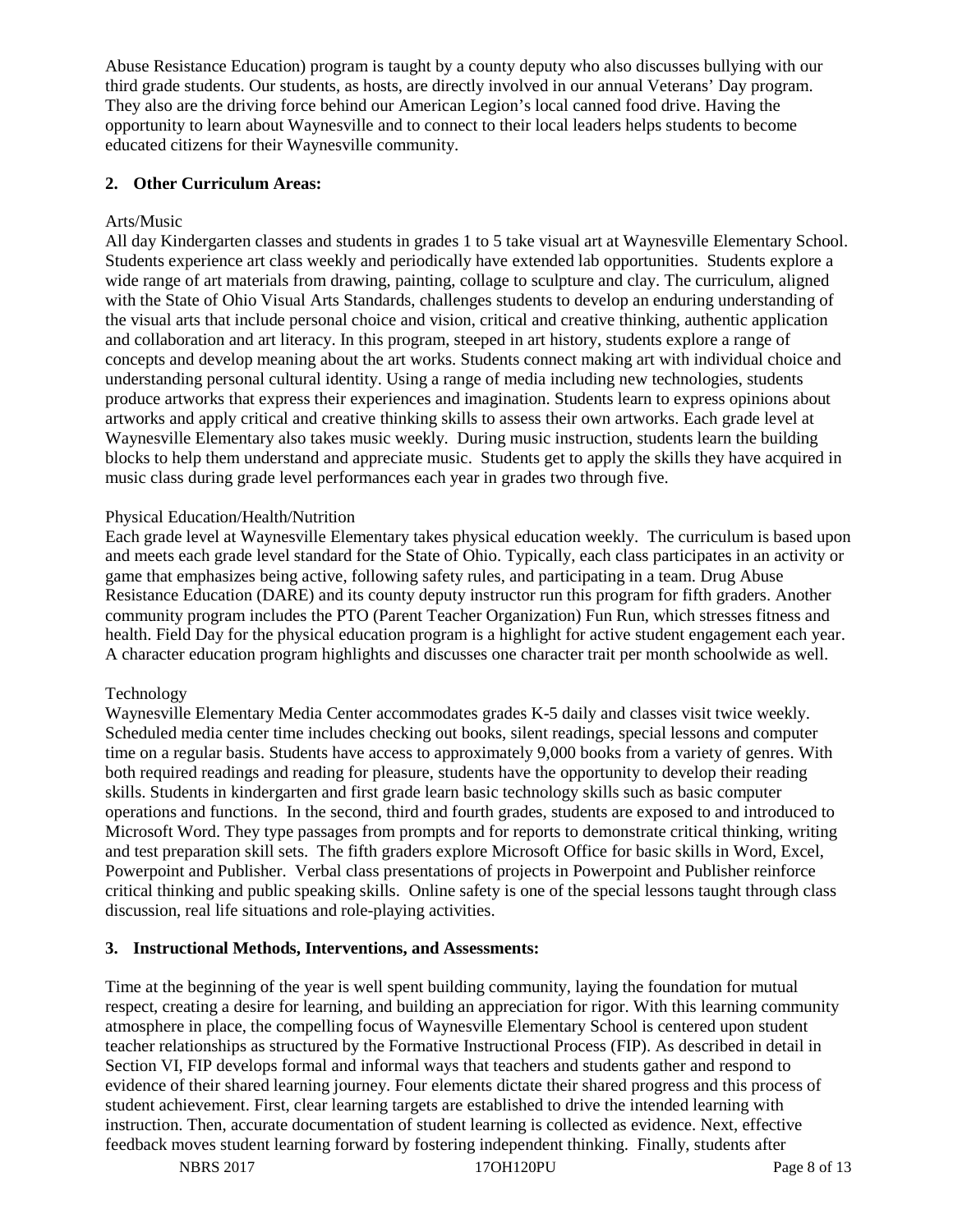reflecting and sharing their learning, set their own goals for true ownership as lifelong learners. This process monitors students taking risks, giving and receiving feedback, experiencing productive struggle to become empowered learners.

Student Learning Outcomes (SLOs) target student growth as students use the FIP to set and own their goals as independent thinkers. The teachers document evidence of student learning as well as offer feedback to their learning. SLOs play an integral role with both the Ohio Teacher Evaluation System (OTES) and the Ohio Principal Evaluation System (OPES).

Both Interventions and differentiation are coordinated to ensure students receive the supports needed for their success. Interventions are provided at all levels and meet each individual student's needs. Students are grouped according to needs and levels of learning based upon a variety of academic and social factors. Students, identified as gifted or advanced, are provided with a rigorous curriculum and instruction that challenges them. Students, identified and receiving services through an IEP (Individualized Educational Plan), are assimilated into the classrooms and given support to help them feel and be successful when working with their peers. Each grade level has both an intervention specialist and a paraprofessional who support the students in the classrooms and work with the classroom teachers. Many classrooms follow a coteaching model which allows support staff to push in with small groups and pull out to facilitate student IEP goals and objectives. Newsela, a nonfiction based Lexile reading online program, helps all students read nonfiction articles about current events. In these articles, a set of comprehension questions prompts students to reflect on the articles. Journeys, a Houghton Mifflin product, is the reading series our school uses to facilitate differentiated ELA instruction for students. Many nonfiction and fiction based prize-winning stories are included in this series along with numerous leveled and vocabulary based readings geared to address diverse student learning needs.

Waynesville Elementary School uses the Response to Intervention Model (RTI) to identify students with targeted or intensive needs. RTI allows fluid movement between levels of support as staff implement research-based interventions and continually monitor student progress. Grade level teams including Intervention Specialists meet weekly to discuss new data. In addition to data provided from state-mandated assessments and optional state diagnostics, Waynesville also utilizes data from internal assessments. We administer the Brigance III to all incoming kindergartners. By offering an individual view of each student's foundational skills, this nationally-normed screener matches our youngest learners with early interventions including placement in Young Fives or Extended Day Kindergarten. We use the Language and Literacy subscore from the Kindergarten Readiness Assessment to determine students' status for the Third Grade Reading Guarantee (TGRG). First through third graders take the State Diagnostic Screener for the TGRG purposes. Although our public school answers to the TGRG, our expectations are significantly higher. Waynesville utilizes DIBELS and DRA for universal screening, progress monitoring, student groupings by needs, and access to Title I services and Literacy Lab support. Second through fifth graders take the nationally-normed IOWA Assessment and/or Cognitive Abilities Test (CogAT) in conjunction with the state assessment data for advanced placement.

We continuously work on closing the achievement gap between our most vulnerable subgroup populations. In Math, we exceeded the State's Annual Measurable Objective. In ELA, we approached these measurable objectives. State test results show significant evidence that our students made more progress than the established Growth Standard.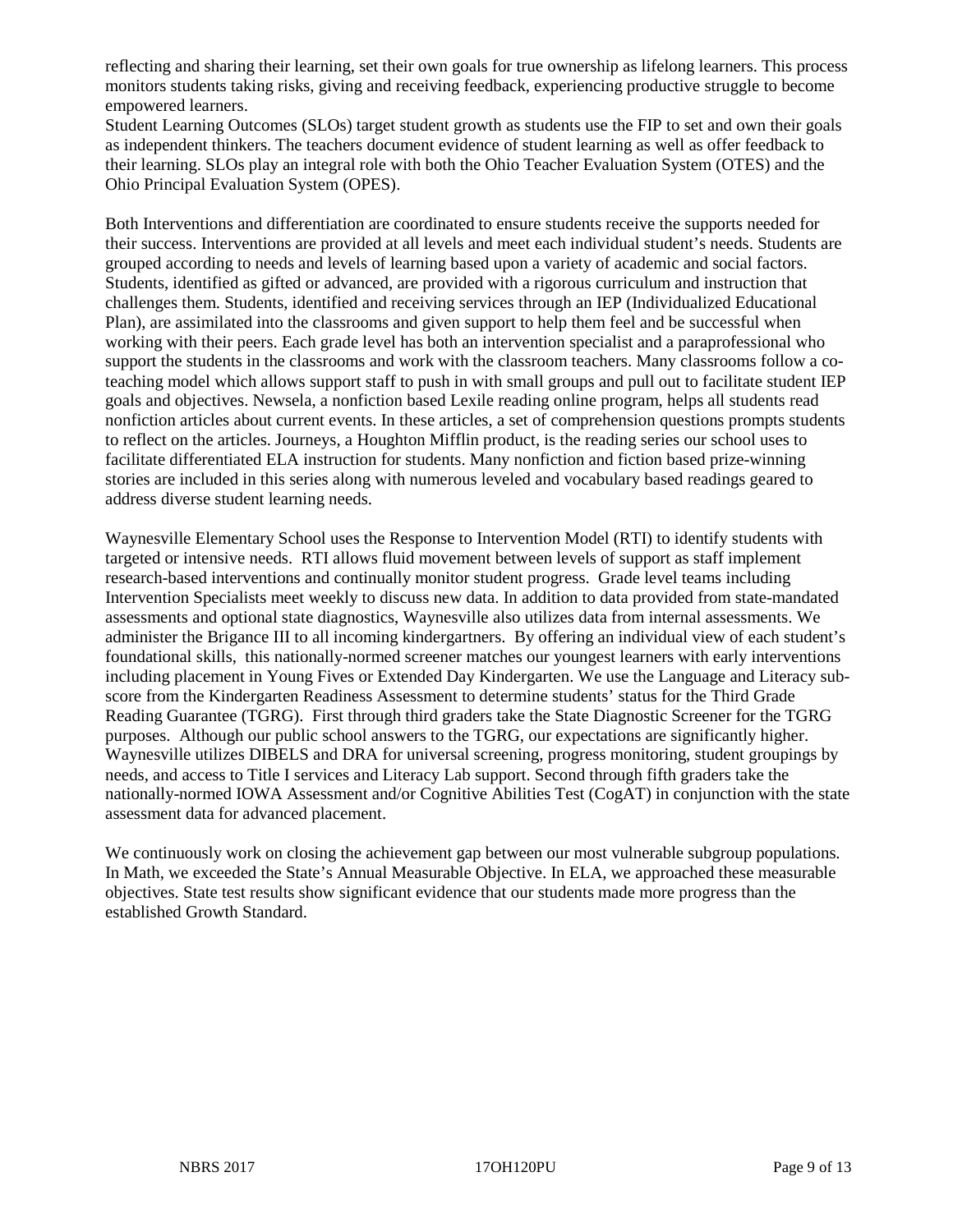# **1. School Climate/Culture:**

Waynesville Elementary is student-centric in both its culture and focus. We are committed to providing a safe, clean, and attractive environment where learning is an enjoyable and eagerly pursued activity. Our student-friendly classrooms are welcoming learning centers. We provide in every classroom, at every grade level, a highly trained, knowledgeable, caring teacher, whose mission is to teach each student and to maintain an environment that will enable each student to learn, grow and feel worthy. We support a rigorous academic culture through varied educational settings to meet students where they are academically, socially and emotionally. Deliberate strategies are implemented to engage and motivate all students. This is evident as early as kindergarten where we offer Young Fives, extended day, and half-day programs based on the needs of our students. Our building's academic program provides opportunities for all students to reach their full potential. We are also committed to providing the leadership, information, and training to help each student function in an honest, moral, and ethical manner in their family, community, and society. To achieve this goal, we use two main programs: Spartan Stars and the Dayton Dragons MVP Program. Spartan Stars, our in-house character education program, highlights character traits monthly. Character traits embedded in the program include but are not limited to respect, responsibility, knowledge, forgiveness, service, honor, and courage. At the end of each month, students from each grade are recognized for being Spartan Stars based on the monthly character focus. The Dayton Dragons MVP program is a partnership with our local Dayton Dragons Baseball Club. It recognizes and awards tickets and apparel to students displaying positive character traits. Waynesville Elementary is fully committed to modeling and teaching an appreciation for diversity.

Finally, as stated above, we provide a highly trained, knowledgeable, caring teacher in every classroom. Our teachers are empowered to lead professional development opportunities that underscore their value. Providing time and opportunities for collegial observations and dialogue give recognition and reinforcement to teachers. Biweekly staff lunches and two annual off campus gatherings offer structural frameworks for staff to engage and share with one another. Monthly staff recognition encourages teachers to write positive remarks about colleagues for posting. Teachers feel valued and recognized for their professional expertise and contributions to their students, school and community. Our school climate reinforces the community of learners concept as we share our expertise in a professional collaborative almost family-like atmosphere.

# **2. Engaging Families and Community:**

Waynesville Elementary is recognized as being both an excellent, high performing and fiscally efficient school. Excellent schools have a sense of purpose that drives every facet of practice. One key practice of Waynesville Elementary centers around our deliberate and strategic engagement of both our families and community in daily program activities and processes. Through a combination of communication networks, parent involvement, family engagement initiatives and strategic community partnerships, our school builds strong family and community relationships to increase trust and shared responsibility for student success.

Our district has approximately 260 parent/community volunteers in our schools. These volunteers partner with us to provide events for our students such as our annual spelling bee, book fair, field day, and Santa shop. Our manners luncheon reinforces our character traits and good citizenship education as a fun event for all students. Our volunteers work with students in small groups or in a one on one setting to assist in areas of reading and math. Our Parent Teacher Organization (PTO) facilitates fundraising campaigns to support our building with technology needs and special student assemblies such as our annual Center of Science and Industry (COSI) event. When we are considering a shift in curriculum or programming, we convene parent and community focus groups to determine appropriate next steps with all stakeholders. We keep parents and community members informed about school events through our website, school-based social media accounts, a weekly email newsletter known as Good News Friday, and an All Call system.

In December, our students participate in a program that we call Christmas Club where they meet after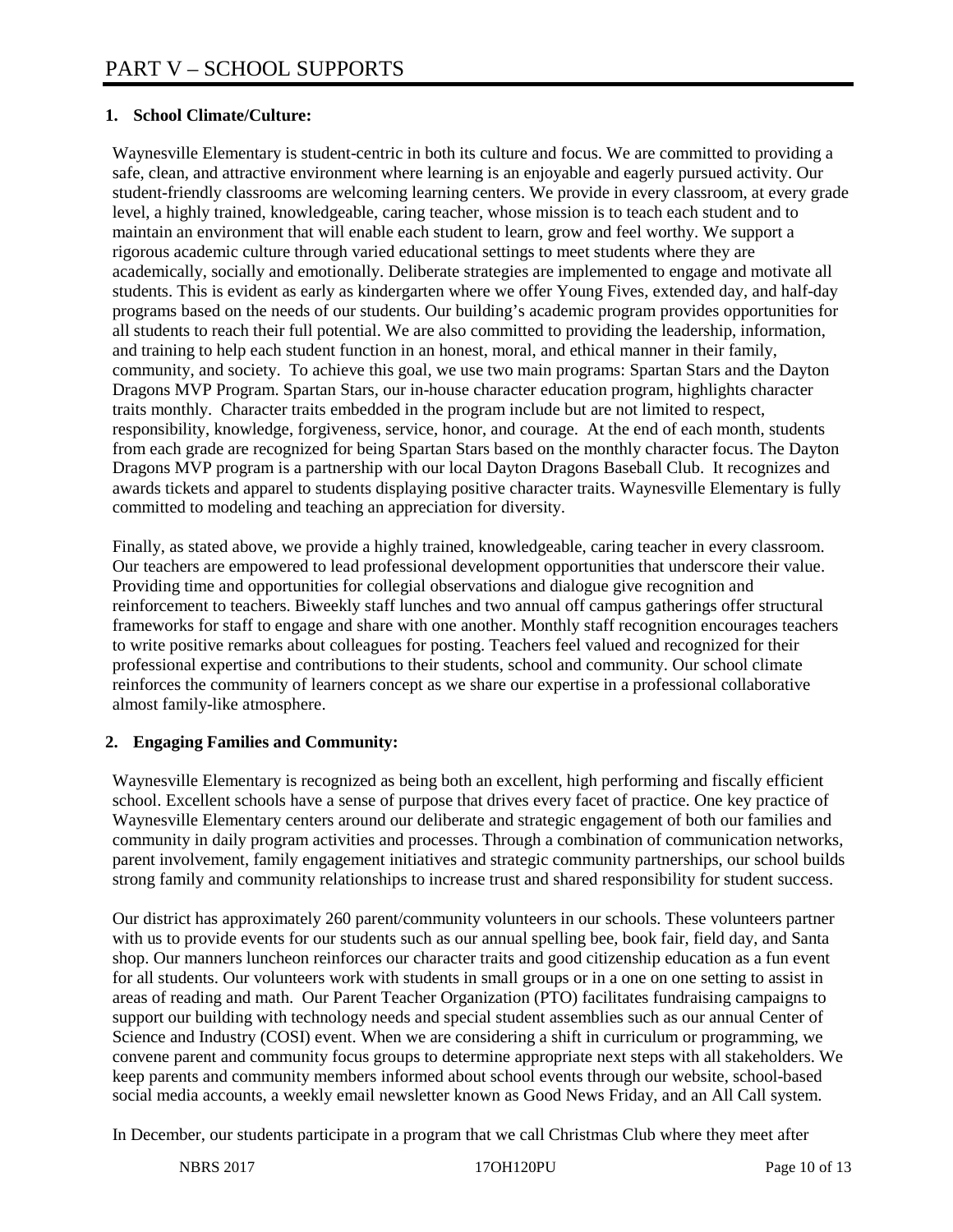school to make items distributed to our town's assisted living facility. Since this facility is within walking distance of our building, students have an opportunity to participate in this meaningful community service project. Our students also perform their musicals for the residents of that facility. These opportunities allow them to serve others while engaging our elderly citizens. We hold an annual Veterans' Day event in November where local veterans are encouraged to attend an assembly to honor their service. Waynesville residents have come to expect an inviting school environment that provides opportunities and produces high performance both academically and through extracurricular activities. We believe that educational experiences are enhanced by partnerships between the school district and community. We honor that belief through these community based programs.

# **3. Professional Development:**

Our school district has demonstrated a commitment to professional growth and development for the staff of Waynesville Elementary. The building's Faculty Advisory Committee and the Superintendent's Advisory Committee are dedicated to implementing meaningful, high quality professional development. Our teachers and staff meet regularly in grade-level team, staff and committee meetings in an effort to determine the direction and substance of our continuous improvement. We host community meetings wherein residents and community members are encouraged to give input regarding their vision for their school and the future of our students. We were the only district in Warren County to commit to the Race to the Top initiative. Our district belongs to the Southern Regional Educational Board's High Schools That Work and Making Middle Grades Work network in Southwest Ohio with our superintendent serving on the Executive Board. Consequently, our staff have access to and participate in professional development involving diverse topics and skill sets based upon our teacher and student needs. For example, school safety and evacuation training in partnership with our local police district has reinforced a true sense of safety and building security. To better serve all of our students, professional development opportunities have recently included differentiation, prioritizing standards, deconstructing standards, understanding gifted students, navigating the Response to Intervention (RTI) process and implementing classroom management strategies.

We also approach professional development with the acknowledgement that the teachers and staff in our building have many creative strategies to share. Since their expertise is so highly valued, the administration encourages and invites staff led professional development workshops or activities to recognize and honor our own champions. Our professional development programs are aimed to increase student achievement and engagement. Our staff has planned and conducted numerous in-school professional development programs. Recently, a professional development workshop was co-led by building staff members and the principal regarding the prioritization and deconstruction of standards. As a result, grade level teams examined State Standards with a fresh perspective while applying Webb's Depth of Knowledge to ensure that lesson design and delivery had the most effective student impact. We often take advantage of professional development opportunities offered by our Warren County Educational Service Center. This year, those have included workshops about value added, teacher evaluation system, Google classroom, and Newsela.

# **4. School Leadership:**

Both Waynesville Elementary School administrators and teacher leaders, whether formally or informally, integrate transformational and instructional leadership approaches. The principal has established an educational program characterized by focus, coherence, consistency and a respectful environment wherein teachers share responsibility. Together the team models what it means to be professional educators, extends personal concern for colleagues and inspires them to their best efforts. As the school embraced the new Ohio Teacher Evaluation System (OTES), our common approach prioritized or centered upon student achievement. This focused professional dialogue impacts student achievement directly and immediately. The administrators and teachers mutually influence curriculum, instruction and assessment. Professional development opportunities for staff are discussed, designed, and delivered as a joint effort and shared responsibility. Through this clear understanding of everyone's role, effective professional development impacts student achievement in perhaps the most profound way when new strategies are implemented in classrooms.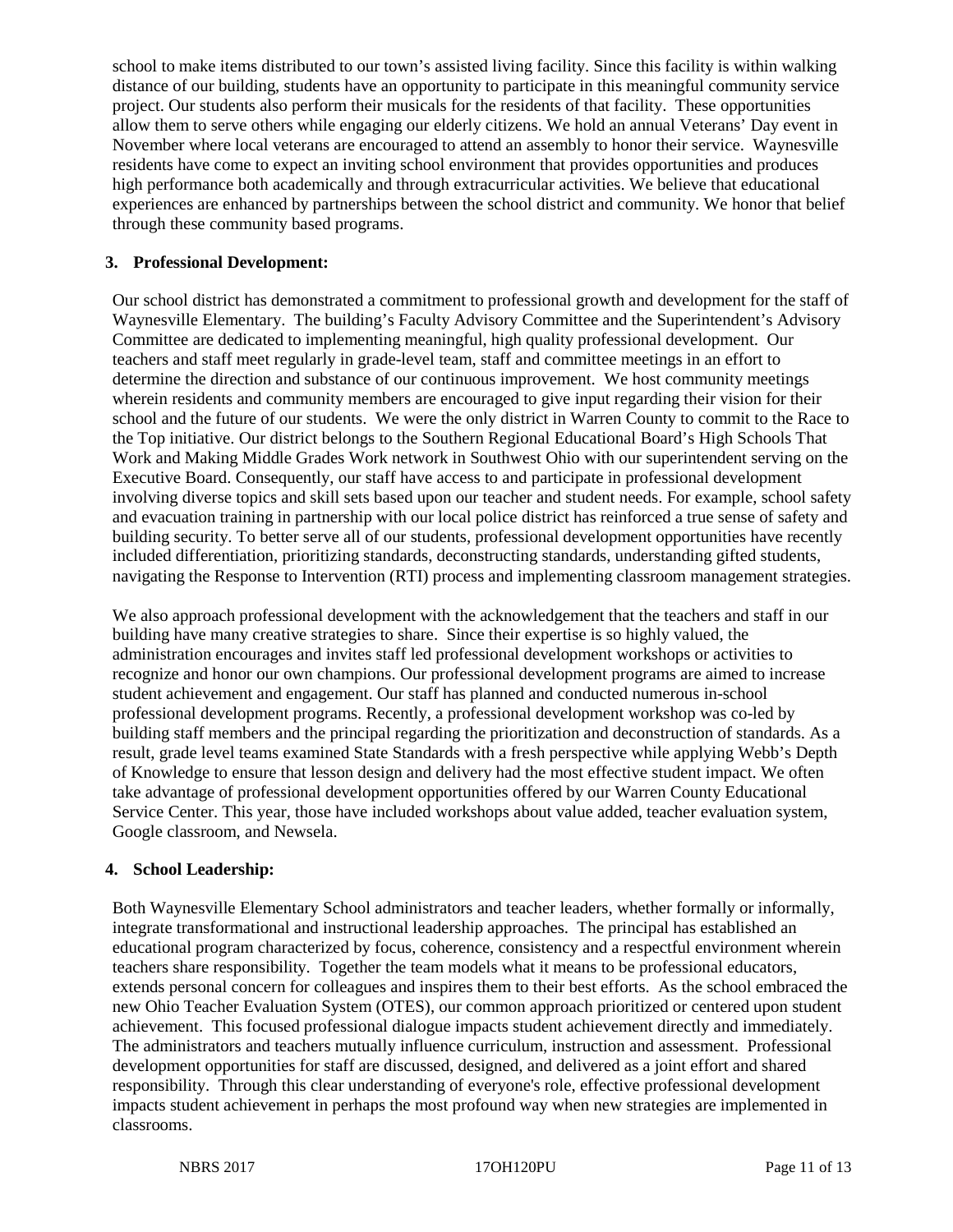Leadership emerges from all levels within our school building. The principal places a heavy emphasis on organizational goals, rational planning and action. Through grade level meetings, department meetings, faculty advisory committee meetings and Superintendent's Advisory Council (SAC) meetings, constant dialogue centers upon student achievement. The Faculty Advisory Council, a supportive collegial group, lends ideas for achieving goals of student learning. Recently, a professional development workshop was co-led by building staff members and principal regarding the prioritization and deconstruction of standards. As a result, grade level teams examined State Standards with a fresh perspective while applying Webb's Depth of Knowledge to ensure that lesson design and delivery had the most effective student impact. As more teachers succeed with students, a greater likelihood of student achievement is possible regardless of what state standards and assessments may require. Because improving student achievement is paramount, teachers have specific goals towards which to direct their efforts and produce desired effects. The principal recruits and selects only outstanding teachers who embrace our school's goals. She protects time for teachers to teach and work closely with students. Whether the label instructional or transformational is attached, school leadership in Waynesville Elementary is shared property and power. From either leadership perspective, the achievement of school goals depends on the direction and support of the administration and the influence and focused engagement of highly qualified, outstanding teachers.